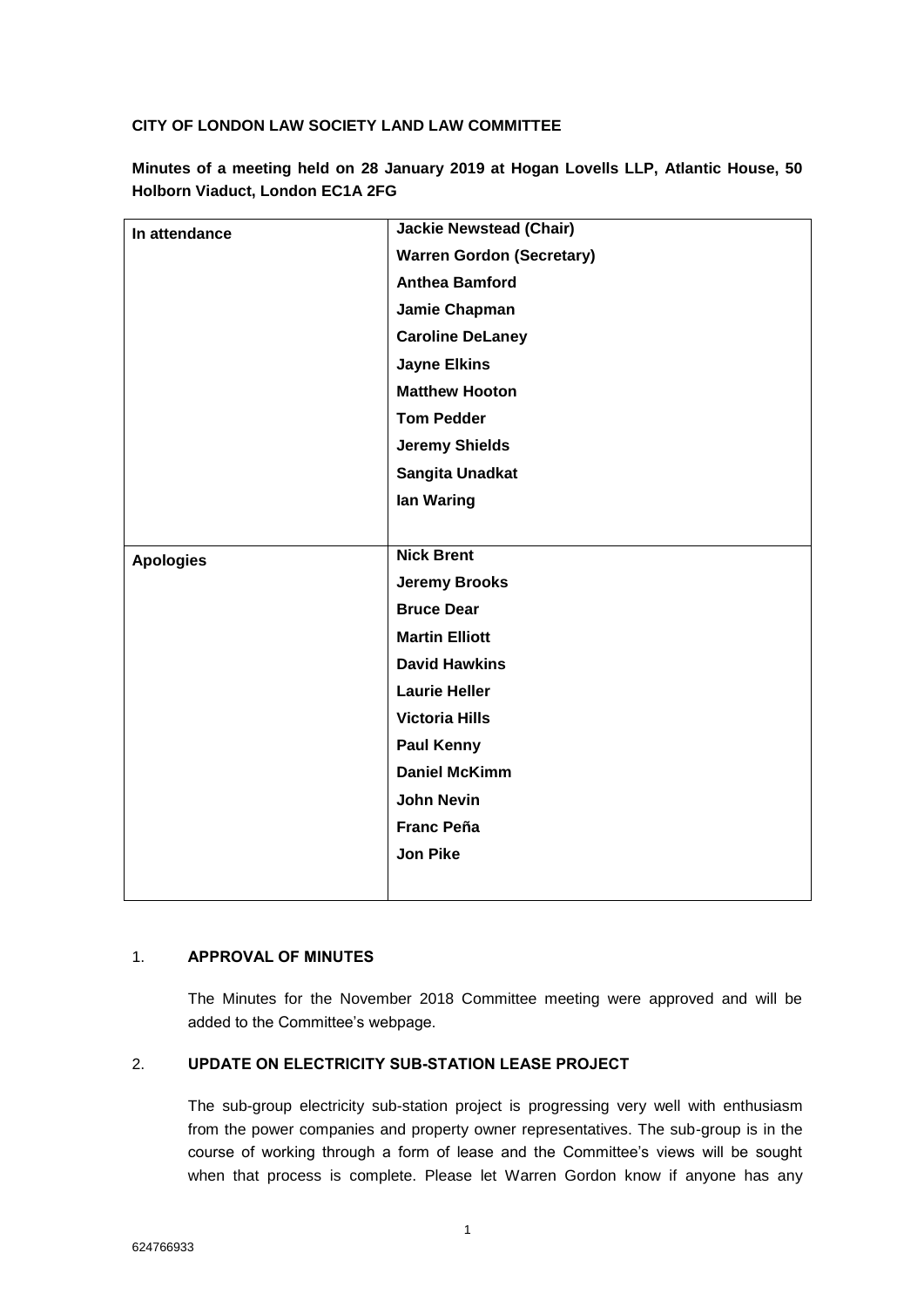comments at this stage on the lease which has been circulated to the Committee (thanks to Jayne Elkins for her comments).

### 3. **TENANT'S WORKS AND BUILDING INSURANCE NOTE**

The CLLS Construction Law Committee has updated its note on Tenant's works and building insurance that was circulated to the Committee. Please feedback to Warren Gordon any comments by Friday 8 February. Mention will be made of the potential usefulness of consulting an insurance broker on the form of note.

### 4. **DREAMVAR PROTOCOL**

In view of the general support among the PSL community for the LPSLG's Dreamvar Protocol circulated to the Committee, the Committee gave further consideration to the document. While the Committee saw merits in the Protocol, adoption should be a matter for each firm. There is no change to the Committee's position set out in the November 2018 Minutes.

#### 5. **LAW COMMISSION CONSULTATION ON COMMONHOLD**

The Committee decided to produce a short response to the Law Commission's consultation on commonhold, focusing on the need to implement the "Making Land Work" recommendations on positive land obligations; concerns that commonhold should not be made compulsory; concerns around the impact on existing mortgages of charges in favour of the commonhold association; and what happens to tenants who do not want to be part of the commonhold. A proposed Committee response will be circulated and signed off by email since the deadline precedes the next Committee meeting.

### 6. **IPF STREAMLINING TRANSACTIONS NOVEMBER 2018**

The Committee was encouraged to consider the IPF's Guide to Streamlining Transactions - Improving liquidity in commercial real estate, November 2018 – [https://www.ipf.org.uk/publications/streamlining-transactions.html.](https://www.ipf.org.uk/publications/streamlining-transactions.html) This covers both asset and corporate transactions. The IPF's NDA and Exclusivity agreements are also popular in the industry and can be accessed via the link.

### 7. **IMPLICATIONS OF IFRS 16 FOR REAL ESTATE**

The IFRS 16 accounting change from 1 January 2019 may impact on lease lengths and profits tests in real estate documentation. Affected tenants may raise concerns when negotiating such tests.

## 8. **CODE FOR LEASING BUSINESS PREMISES – UPDATE ON 13 NOVEMBER 2018 MEETING**

The latest draft of the RICS Code for Leasing Business Premises will shortly be consulted on. The Code (which will be an RICS Professional Statement) is likely to go live in the second half of 2019.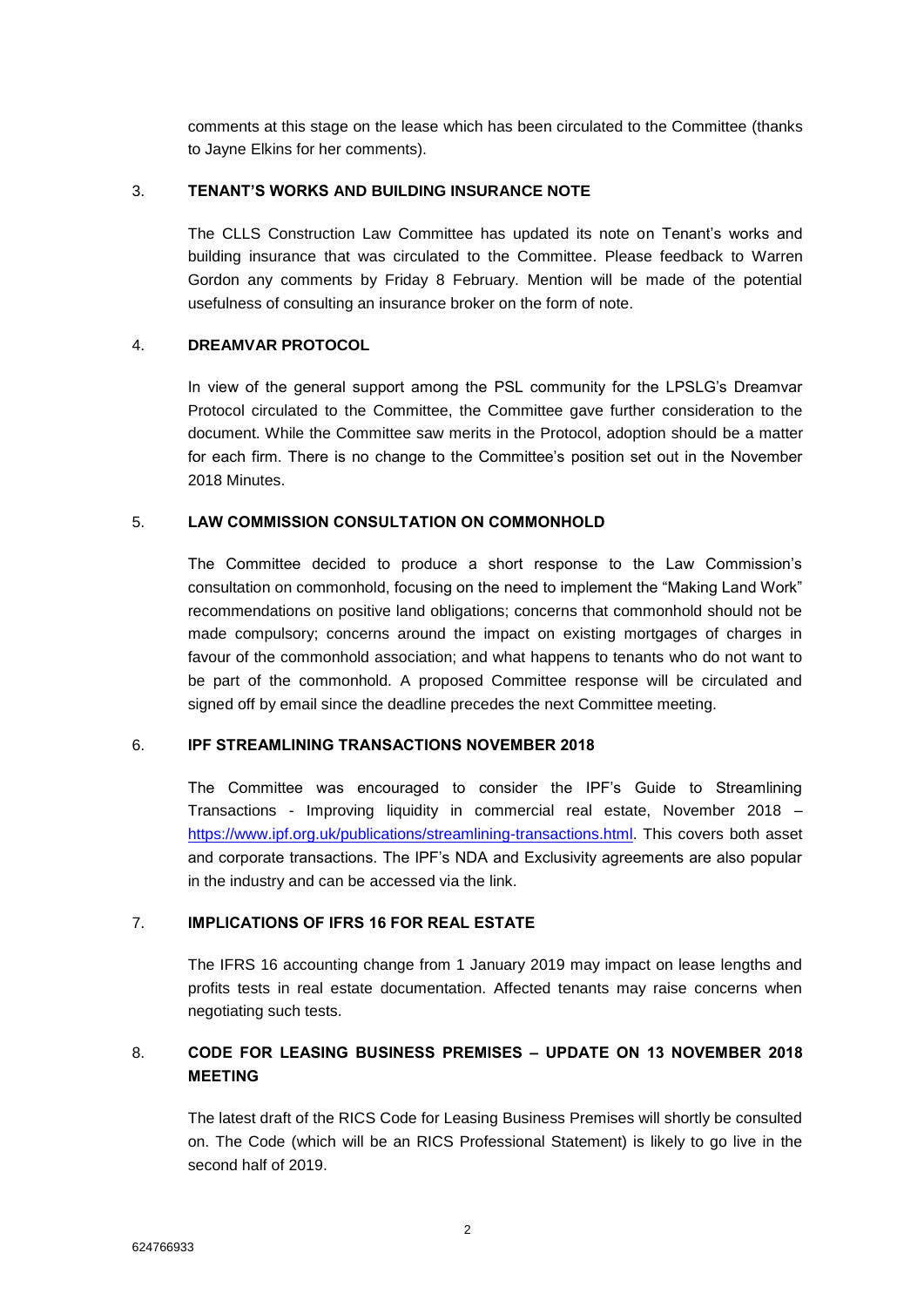# 9. **COMMITTEE'S RESPONSE TO GOVERNMENT CONSULTATION ON ENSURING TENANTS' ACCESS TO GIGABIT-CAPABLE CONNECTIONS**

Many thanks to Alison Hardy for writing the Committee's response to the Government consultation on Ensuring tenants' access to gigabit-capable connections [http://www.citysolicitors.org.uk/attachments/article/114/CLLS%20response%20to%20DC](http://www.citysolicitors.org.uk/attachments/article/114/CLLS%20response%20to%20DCMS%20consultation%20on%20warrants%20for%20telecoms%20-%2020-12%2018.pdf) [MS%20consultation%20on%20warrants%20for%20telecoms%20-%2020-12%2018.pdf.](http://www.citysolicitors.org.uk/attachments/article/114/CLLS%20response%20to%20DCMS%20consultation%20on%20warrants%20for%20telecoms%20-%2020-12%2018.pdf)

### 10. **UPDATE ON GLA PROJECT FOR MOBILE WAYLEAVE TEMPLATE**

The Greater London Authority's project for a mobile wayleave template is ongoing and there is shortly to be a consultation on the form of document.

## 11. **THOUGHTS ON NEW RICS PROFESSIONAL STATEMENT ON COMMERCIAL SERVICE CHARGE**

The property industry is still considering how to change service charge drafting for the new RICS Professional Statement on Commercial Service Charge. There is likely to be particular focus on compliance with the mandatory requirements.

### 12. **DEVELOPMENT MANAGEMENT AGREEMENT**

The Committee's Development Management Agreement, circulated to the Committee, will shortly be added to the Committee's webpage. The CLLS Construction Law Committee has provided some minor comments which will be incorporated. The final form Agreement will be circulated to the Committee.

### 13. **STANDARD OVERVIEW REPORT FOR CERTIFICATE OF TITLE**

The Committee did not consider it appropriate to create a standard overview report on a certificate of title produced by another firm. Banks and others have their particular requirements and the overview would also contain specific advice on issues highlighted by the certificate, so it is therefore difficult to standardise.

The PSG group that produces Scottish real estate standards was interested in producing a Scottish version of the Committee's Protocol on discharging Commercial property mortgages – the Committee was very happy with the PSG doing this.

Later in 2019 the Committee is likely to start reviewing its certificate of title with a view to a possible 8th edition. Questions had been raised about the treatment of limitations on liability and this will be considered as part of that review.

### 14. **AOB**

- The CLLS Data Law Committee will be asked to provide suggested GDPR drafting for asset and property management agreements.
- The new City of London fixed line wayleave will be considered at the March Committee meeting.